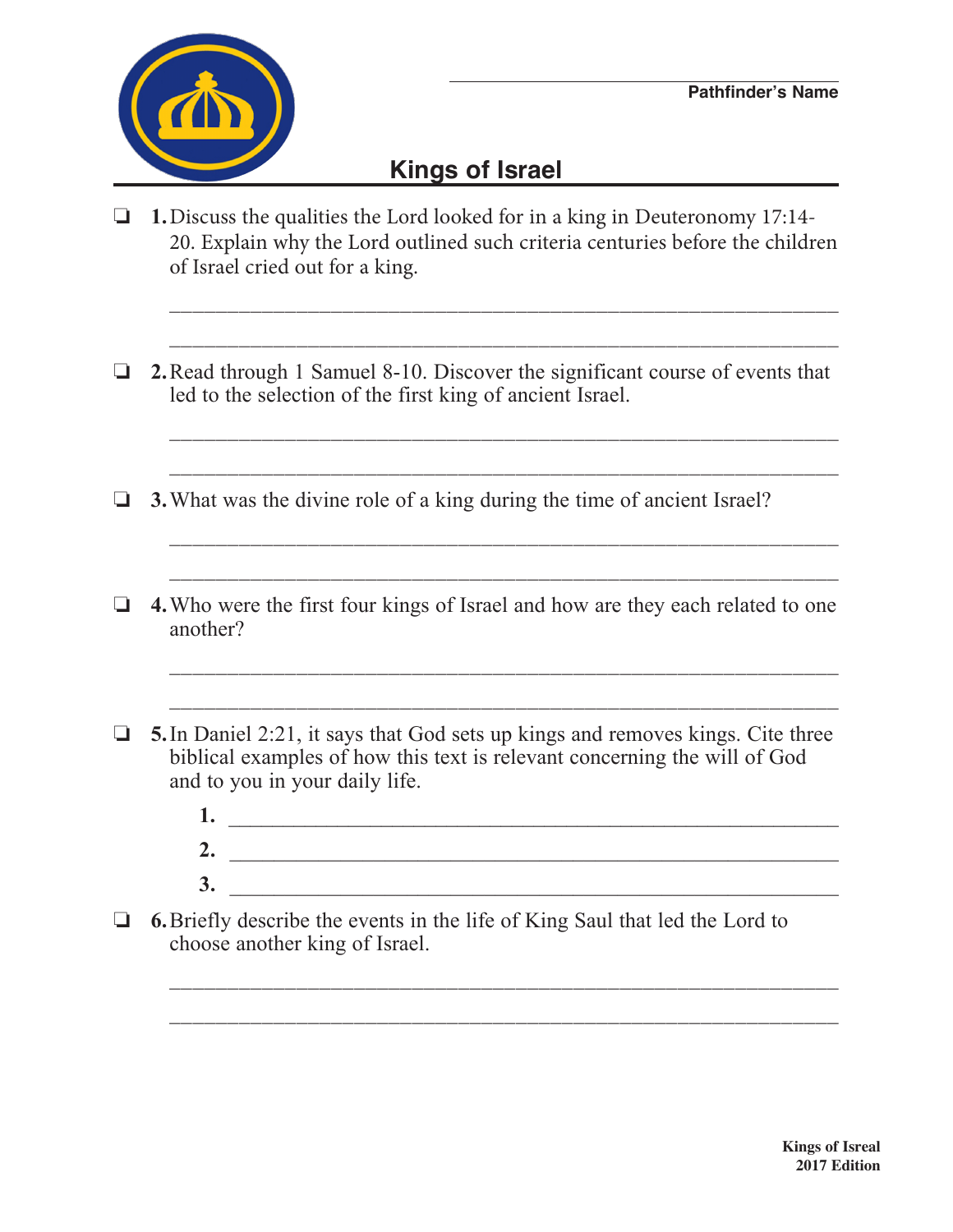□ 7. Read 2 Samuel 11-12. Although King David was considered to be a good king, what series of events led him to sin that warranted God's punishment of him?

 $\overline{\phantom{a}}$  ,  $\overline{\phantom{a}}$  ,  $\overline{\phantom{a}}$  ,  $\overline{\phantom{a}}$  ,  $\overline{\phantom{a}}$  ,  $\overline{\phantom{a}}$  ,  $\overline{\phantom{a}}$  ,  $\overline{\phantom{a}}$  ,  $\overline{\phantom{a}}$  ,  $\overline{\phantom{a}}$  ,  $\overline{\phantom{a}}$  ,  $\overline{\phantom{a}}$  ,  $\overline{\phantom{a}}$  ,  $\overline{\phantom{a}}$  ,  $\overline{\phantom{a}}$  ,  $\overline{\phantom{a}}$ 

\_\_\_\_\_\_\_\_\_\_\_\_\_\_\_\_\_\_\_\_\_\_\_\_\_\_\_\_\_\_\_\_\_\_\_\_\_\_\_\_\_\_\_\_\_\_\_\_\_\_\_\_\_\_\_\_\_\_

\_\_\_\_\_\_\_\_\_\_\_\_\_\_\_\_\_\_\_\_\_\_\_\_\_\_\_\_\_\_\_\_\_\_\_\_\_\_\_\_\_\_\_\_\_\_\_\_\_\_\_\_\_\_\_\_\_\_

 $\overline{\phantom{a}}$  ,  $\overline{\phantom{a}}$  ,  $\overline{\phantom{a}}$  ,  $\overline{\phantom{a}}$  ,  $\overline{\phantom{a}}$  ,  $\overline{\phantom{a}}$  ,  $\overline{\phantom{a}}$  ,  $\overline{\phantom{a}}$  ,  $\overline{\phantom{a}}$  ,  $\overline{\phantom{a}}$  ,  $\overline{\phantom{a}}$  ,  $\overline{\phantom{a}}$  ,  $\overline{\phantom{a}}$  ,  $\overline{\phantom{a}}$  ,  $\overline{\phantom{a}}$  ,  $\overline{\phantom{a}}$ 

 $\overline{\phantom{a}}$  ,  $\overline{\phantom{a}}$  ,  $\overline{\phantom{a}}$  ,  $\overline{\phantom{a}}$  ,  $\overline{\phantom{a}}$  ,  $\overline{\phantom{a}}$  ,  $\overline{\phantom{a}}$  ,  $\overline{\phantom{a}}$  ,  $\overline{\phantom{a}}$  ,  $\overline{\phantom{a}}$  ,  $\overline{\phantom{a}}$  ,  $\overline{\phantom{a}}$  ,  $\overline{\phantom{a}}$  ,  $\overline{\phantom{a}}$  ,  $\overline{\phantom{a}}$  ,  $\overline{\phantom{a}}$ 

 $\overline{\phantom{a}}$  ,  $\overline{\phantom{a}}$  ,  $\overline{\phantom{a}}$  ,  $\overline{\phantom{a}}$  ,  $\overline{\phantom{a}}$  ,  $\overline{\phantom{a}}$  ,  $\overline{\phantom{a}}$  ,  $\overline{\phantom{a}}$  ,  $\overline{\phantom{a}}$  ,  $\overline{\phantom{a}}$  ,  $\overline{\phantom{a}}$  ,  $\overline{\phantom{a}}$  ,  $\overline{\phantom{a}}$  ,  $\overline{\phantom{a}}$  ,  $\overline{\phantom{a}}$  ,  $\overline{\phantom{a}}$ 

 $\overline{\phantom{a}}$  ,  $\overline{\phantom{a}}$  ,  $\overline{\phantom{a}}$  ,  $\overline{\phantom{a}}$  ,  $\overline{\phantom{a}}$  ,  $\overline{\phantom{a}}$  ,  $\overline{\phantom{a}}$  ,  $\overline{\phantom{a}}$  ,  $\overline{\phantom{a}}$  ,  $\overline{\phantom{a}}$  ,  $\overline{\phantom{a}}$  ,  $\overline{\phantom{a}}$  ,  $\overline{\phantom{a}}$  ,  $\overline{\phantom{a}}$  ,  $\overline{\phantom{a}}$  ,  $\overline{\phantom{a}}$ 

\_\_\_\_\_\_\_\_\_\_\_\_\_\_\_\_\_\_\_\_\_\_\_\_\_\_\_\_\_\_\_\_\_\_\_\_\_\_\_\_\_\_\_\_\_\_\_\_\_\_\_\_\_\_\_\_\_\_

- **1** 8. In light of David's many sins, how was he still considered to be a man after God's own heart?
- **1.** 9. The Bible declares King Solomon as the wisest man to have ever lived. Describe what was so profound about the rulership of King Solomon. Consider the passage  $\overline{1}$  Kings 3:16-28.
	- **a.**Review Deuteronomy 17:14-20. Consider and discuss how King Solomon veered contrary to the qualities God looked for in a king.
	- **b.**Read Ecclesiastes 12. What profound counsel does King Solomon give concerning life and service to the Lord?

 $\overline{\phantom{a}}$  ,  $\overline{\phantom{a}}$  ,  $\overline{\phantom{a}}$  ,  $\overline{\phantom{a}}$  ,  $\overline{\phantom{a}}$  ,  $\overline{\phantom{a}}$  ,  $\overline{\phantom{a}}$  ,  $\overline{\phantom{a}}$  ,  $\overline{\phantom{a}}$  ,  $\overline{\phantom{a}}$  ,  $\overline{\phantom{a}}$  ,  $\overline{\phantom{a}}$  ,  $\overline{\phantom{a}}$  ,  $\overline{\phantom{a}}$  ,  $\overline{\phantom{a}}$  ,  $\overline{\phantom{a}}$ 

 $\overline{\phantom{a}}$  ,  $\overline{\phantom{a}}$  ,  $\overline{\phantom{a}}$  ,  $\overline{\phantom{a}}$  ,  $\overline{\phantom{a}}$  ,  $\overline{\phantom{a}}$  ,  $\overline{\phantom{a}}$  ,  $\overline{\phantom{a}}$  ,  $\overline{\phantom{a}}$  ,  $\overline{\phantom{a}}$  ,  $\overline{\phantom{a}}$  ,  $\overline{\phantom{a}}$  ,  $\overline{\phantom{a}}$  ,  $\overline{\phantom{a}}$  ,  $\overline{\phantom{a}}$  ,  $\overline{\phantom{a}}$ 

\_\_\_\_\_\_\_\_\_\_\_\_\_\_\_\_\_\_\_\_\_\_\_\_\_\_\_\_\_\_\_\_\_\_\_\_\_\_\_\_\_\_\_\_\_\_\_\_\_\_\_\_\_\_\_\_\_\_

 $\overline{\phantom{a}}$  ,  $\overline{\phantom{a}}$  ,  $\overline{\phantom{a}}$  ,  $\overline{\phantom{a}}$  ,  $\overline{\phantom{a}}$  ,  $\overline{\phantom{a}}$  ,  $\overline{\phantom{a}}$  ,  $\overline{\phantom{a}}$  ,  $\overline{\phantom{a}}$  ,  $\overline{\phantom{a}}$  ,  $\overline{\phantom{a}}$  ,  $\overline{\phantom{a}}$  ,  $\overline{\phantom{a}}$  ,  $\overline{\phantom{a}}$  ,  $\overline{\phantom{a}}$  ,  $\overline{\phantom{a}}$ 

**c.** Study the life of King Rehoboam in 1 Kings 12. Briefly describe the chronological series of events that led to rebellion, resulting in the division of the kingdoms of Israel and Judah.

**d.**Individually or with a partner, research two of the following kings. Pay particular interest to their efforts to support the cause of God. Share your research with a group in some media format.

**a.** Azariah - 2 Chronicles 26:1-15

**b.** David - 1 Chronicles 28: 11-12

**c.** Hezekiah - 2 Chronicles 29

**d.** Jehoshaphat 2 Chronicles 17-19